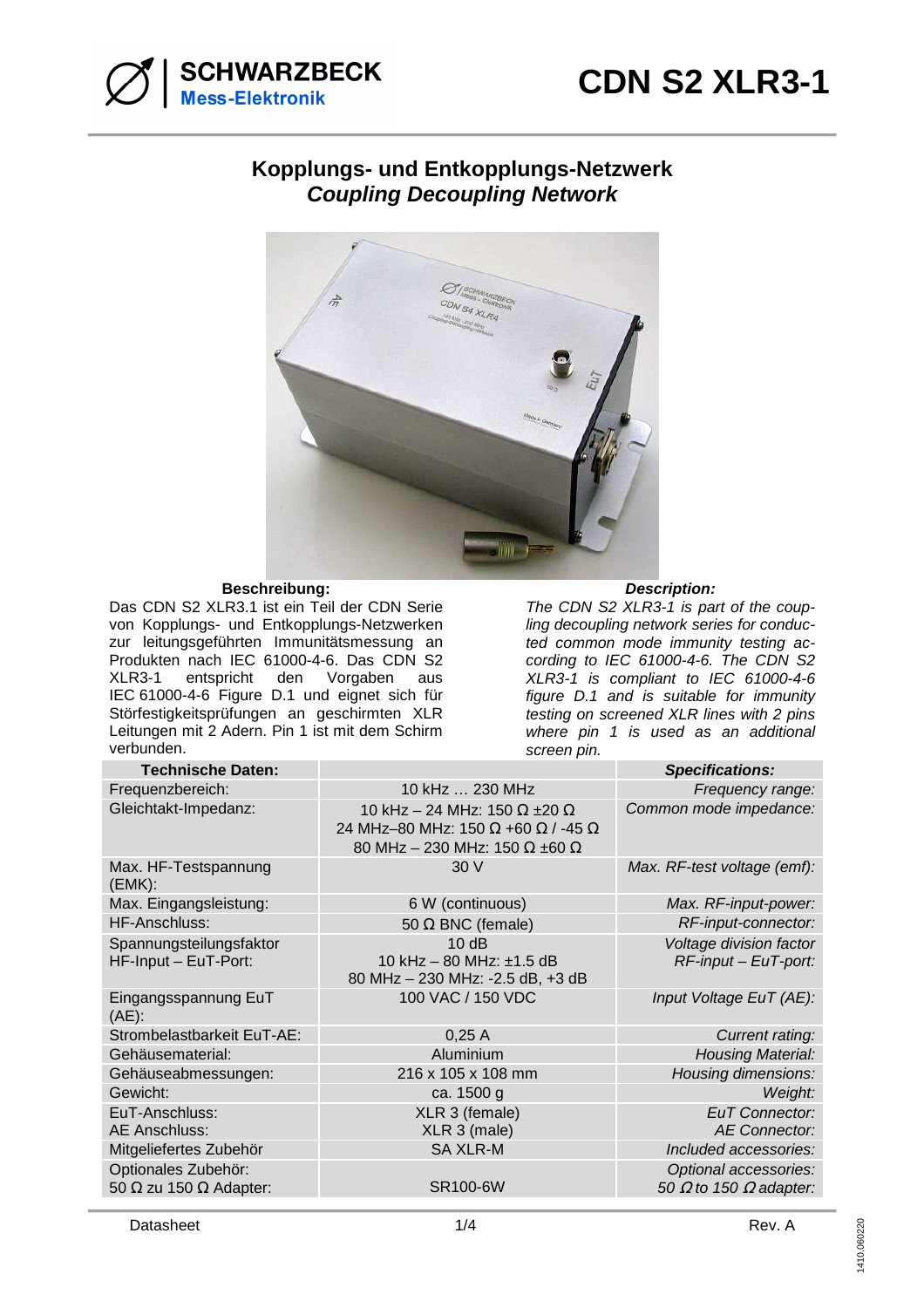

**SCHWARZBECK Mess-Elektronik** 

Das CDN S2 XLR3-1 ist vorgesehen für Messungen an Geräten mit 3-pin XLR Anschlüssen. Der Frequenzbereich umfasst 10 kHz bis 230 MHz. Im Bild 4 wird das Prinzipschaltbild gezeigt.

Alle CDNs erfüllen die Anforderungen der Norm IEC 61000-4-6 und werden mit individuellen Prüfprotokollen für die Gleichtaktimpedanz und das Spannungsteilungsmaß ausgeliefert. Zusätzlich wird im Bild 2 der typische Phasengang am EuT-Port gezeigt (nicht normativ).

Zur Überprüfung oder Kalibrierung des Messaufbaus sind diverse optional erhältliche Zubehörteile verfügbar. Wird der mitgelieferte Common - Mode Adapter SA XLR in Verbindung mit dem 50 Ω zu 150 Ω Adapter SR100-6W verwendet, ergibt sich automatisch der richtige Prüfabstand von 30 mm gemäß normativem Messaufbau. (siehe Abb. 9 in der IEC 61000-4- 6). Der Adapter hat im Inneren eine Führungsnut und kann nur mit nach oben zeigender Schraube eingeführt werden.

Die Erdung zum Messaufbau erfolgt über die leitende Grundplatte des CDN. Zusätzlich ist auf der AE-Seite ein M4 Schraubanschluss und alternativ eine 4 mm Buchse zur Erdung vorgesehen. Zur Befestigung des CDN's sind vier 6 mm Nuten auf der nicht lackierten Grundplatte vorhanden.

The CDN S2 XLR3-1 is intended to measure EuTs with XLR3 interface. The frequency range from 10 kHz to 230 MHz. The circuitry is shown in Fig. 4.

All CDNs comply to the requirements of IEC 61000-4-6. Each CDN comes with individually measured data and a calibration certificate for the common mode impedance and the voltage division factor. Further typical data for the phase (not normative) can be found in fig. 2 A variety of calibration adapters and other accessories are available as option. With the two included adapters SA XLR in conjunction with the optional series resistor SR100-6W, the required spacing of 30 mm is obtained as depicted in Fig. 9 of IEC 61000-4-6. The adapter comes with an indexing slot and can only be mounted with its screw facing upwards.

The connection to ground can be accomplished using the ground plane of the CDN. Additionally there is a M4 thread located at the AE side to ground as well as a 4 mm socket to connect the device to ground. The CDN is equipped with 4 mounting notches of 6 mm width at the baseplate.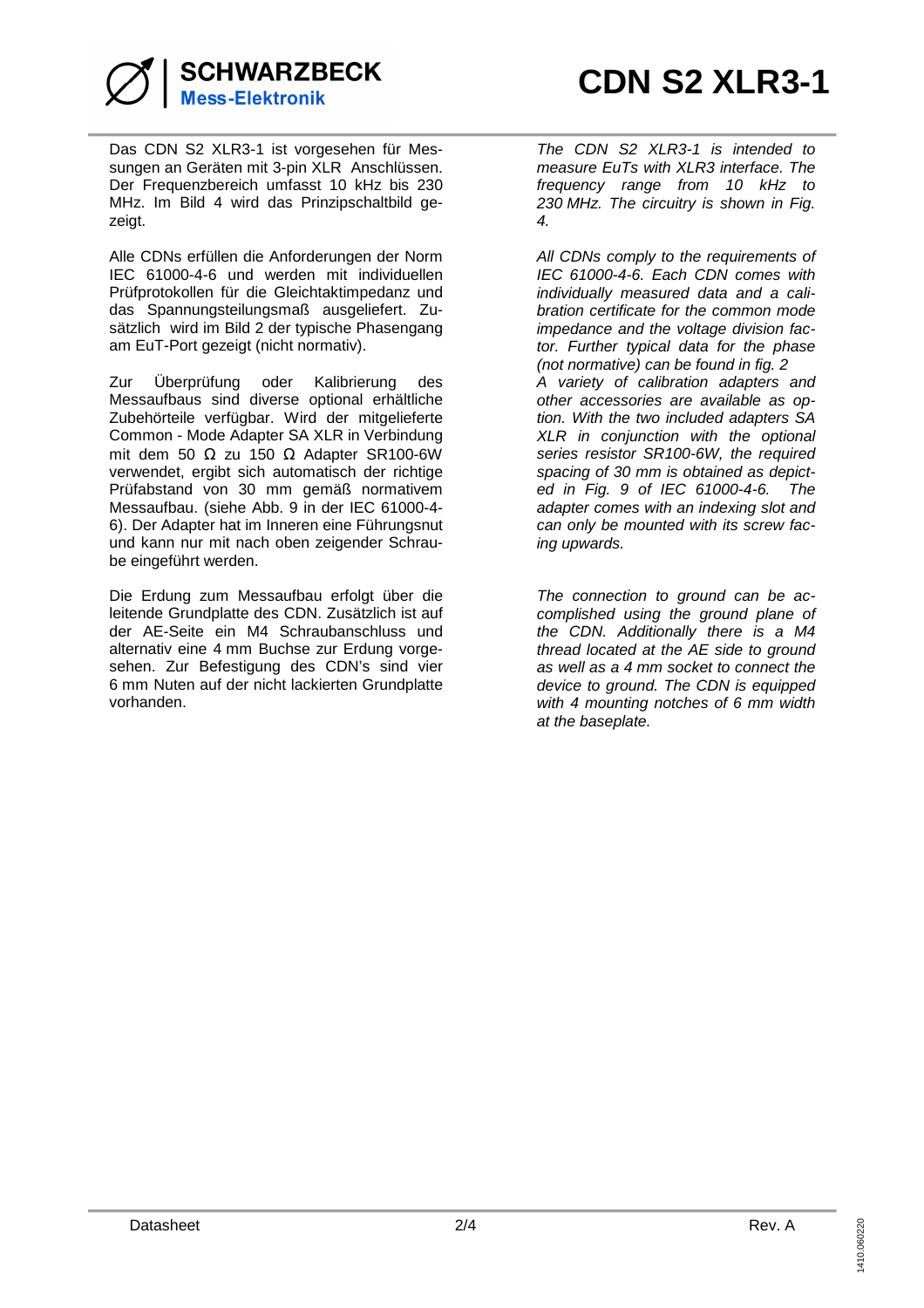



**Bild 1: typ. EuT Gleichtakt-Impedanz Fig. 1: typ. EuT common mode impedance**